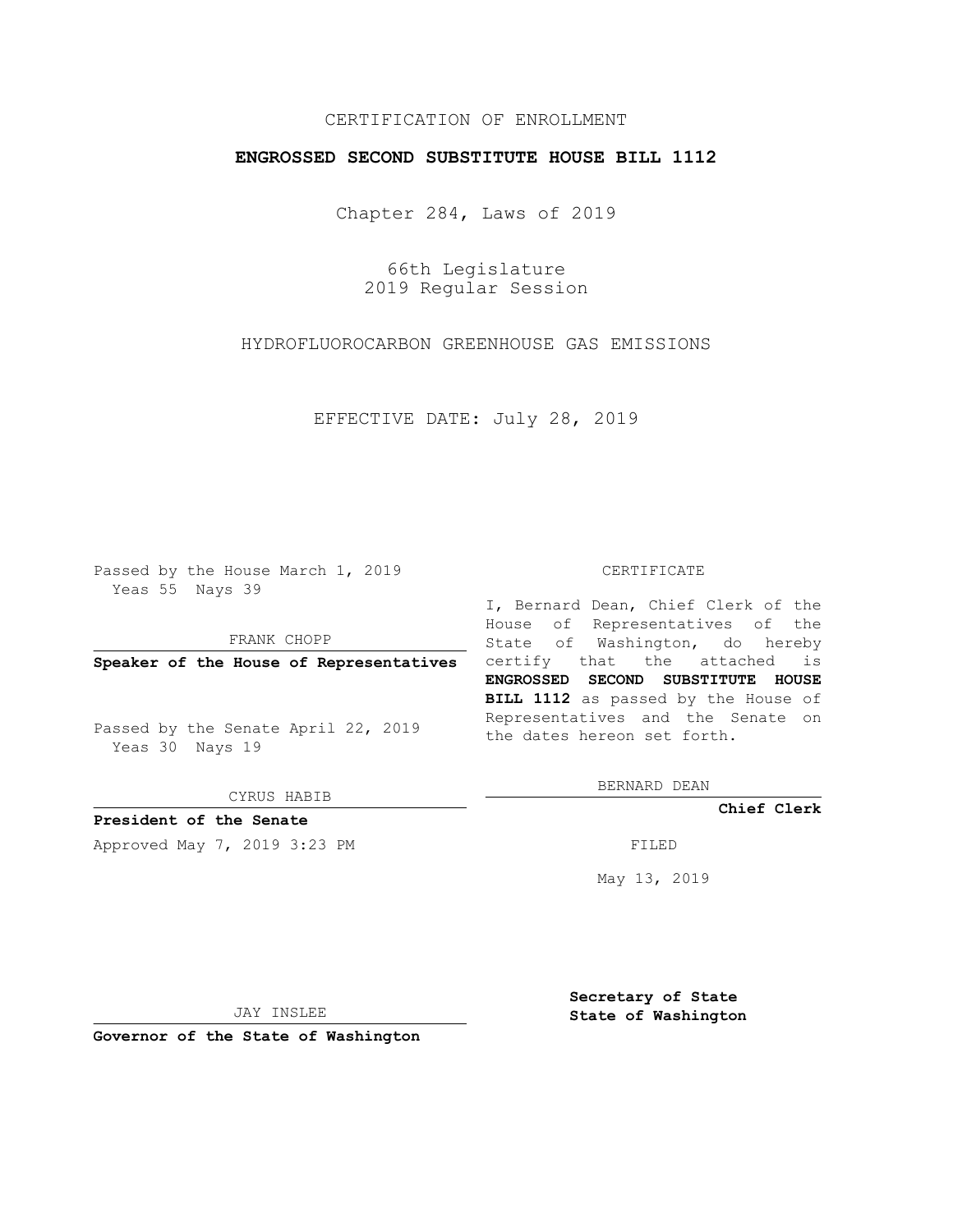### **ENGROSSED SECOND SUBSTITUTE HOUSE BILL 1112**

Passed Legislature - 2019 Regular Session

# **State of Washington 66th Legislature 2019 Regular Session**

**By** House Appropriations (originally sponsored by Representatives Fitzgibbon, Kloba, Peterson, Tharinger, Jinkins, Macri, Goodman, Bergquist, Doglio, Robinson, Pollet, Stanford, and Frame)

READ FIRST TIME 02/22/19.

 AN ACT Relating to reducing greenhouse gas emissions from hydrofluorocarbons; amending RCW 70.235.010, 70.94.430, 70.94.431, and 70.94.015; adding a new section to chapter 70.235 RCW; adding a new section to chapter 19.27 RCW; adding a new section to chapter 5 39.26 RCW; creating new sections; and prescribing penalties.

BE IT ENACTED BY THE LEGISLATURE OF THE STATE OF WASHINGTON:

 NEW SECTION. **Sec. 1.** (1) The legislature finds that hydrofluorocarbons are air pollutants that pose significant threats to our environment and that safer alternatives for the most damaging hydrofluorocarbons are readily available and cost-effective.

 (2) Hydrofluorocarbons came into widespread commercial use as United States environmental protection agency-approved replacements for ozone-depleting substances that were being phased out under an international agreement. However, under a 2017 federal appeals court ruling, while the environmental protection agency had been given the power to originally designate hydrofluorocarbons as suitable 17 replacements for the ozone-depleting substances, the environmental protection agency did not have clear authority to require the replacement of hydrofluorocarbons once the replacement of the original ozone-depleting substances had already occurred.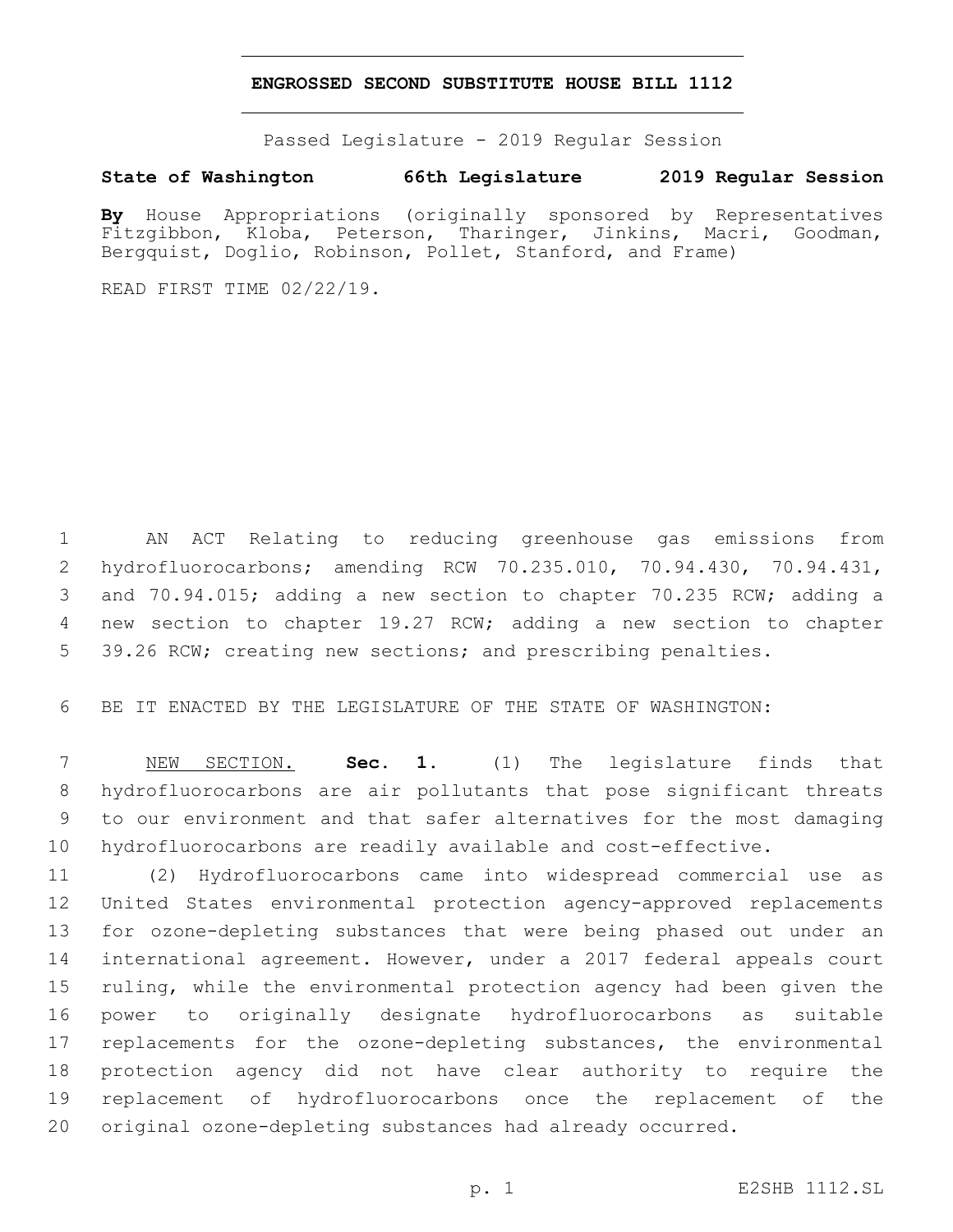(3) Because the impacts of climate change will not wait until congress acts to clarify the scope of the environmental protection agency's authority, it falls to the states to provide leadership on addressing hydrofluorocarbons. Doing so will not only help the climate, but will help American businesses retain their positions as global leaders in air conditioning and refrigerant technologies. Although hydrofluorocarbons currently represent a small proportion of the state's greenhouse gas emissions, emissions of hydrofluorocarbons have been rapidly increasing in the United States and worldwide, and 10 they are thousands of times more potent than carbon dioxide. However, hydrofluorocarbons are also a segment of the state's emissions that will be comparatively easy to reduce and eliminate without widespread implications for the way that power is produced, heavy industries operate, or people transport themselves. Substituting or reducing the use of hydrofluorocarbons with the highest global warming potential will provide a significant boost to the state's efforts to reduce its greenhouse gas emissions to the limits established in RCW 70.235.020.

 (4) Therefore, it is the intent of the legislature to transition to the use of less damaging hydrofluorocarbons or suitable substitutes in various applications in Washington, in a manner similar to the regulations that were adopted by the environmental protection agency, and that have been subsequently adopted or will be adopted in several other states around the country.

 **Sec. 2.** RCW 70.235.010 and 2010 c 146 s 1 are each amended to 25 read as follows:

 The definitions in this section apply throughout this chapter 27 unless the context clearly requires otherwise.

 (1) "Carbon dioxide equivalents" means a metric measure used to compare the emissions from various greenhouse gases based upon their 30 global warming potential.

 (2) "Climate advisory team" means the stakeholder group formed in 32 response to executive order 07-02.

 (3) "Climate impacts group" means the University of Washington's 34 climate impacts group.

(4) "Department" means the department of ecology.

(5) "Director" means the director of the department.

 (6) "Greenhouse gas" and "greenhouse gases" includes carbon dioxide, methane, nitrous oxide, hydrofluorocarbons,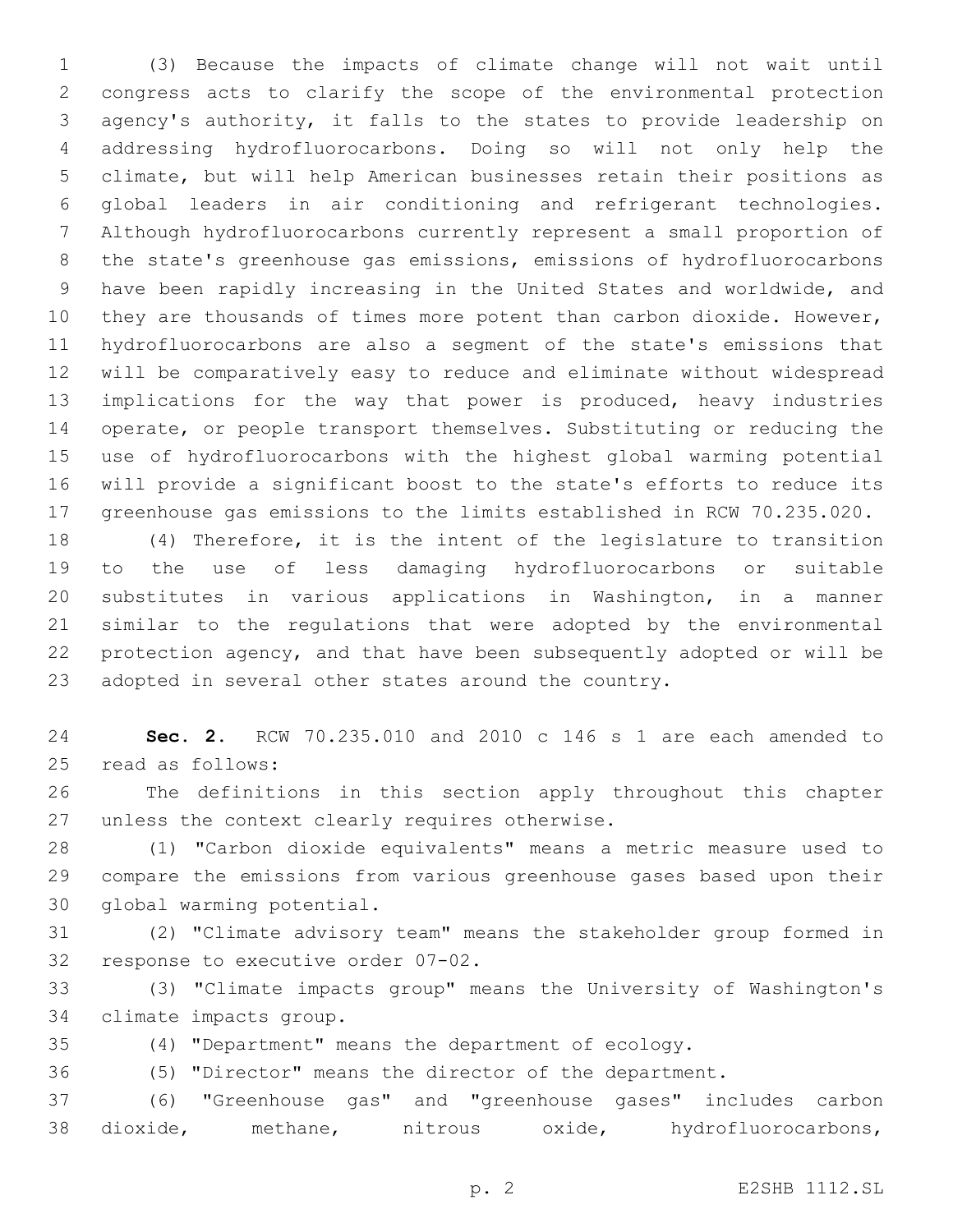perfluorocarbons, sulfur hexafluoride, and any other gas or gases 2 designated by the department by rule.

 (7) "Person" means an individual, partnership, franchise holder, association, corporation, a state, a city, a county, or any 5 subdivision or instrumentality of the state.

(8) "Program" means the department's climate change program.

 (9) "Western climate initiative" means the collaboration of states, Canadian provinces, Mexican states, and tribes to design a multisector market-based mechanism as directed under the western regional climate action initiative signed by the governor on February 11 22, 2007.

 (10) "Class I substance" and "class II substance" means those 13 substances listed in 42 U.S.C. Sec. 7671a, as it read on November 15, 1990, or those substances listed in Appendix A or B of Subpart A of 15 40 C.F.R. Part 82, as those read on January 3, 2017.

 (11) "Hydrofluorocarbons" means a class of greenhouse gases that 17 are saturated organic compounds containing hydrogen, fluorine, and carbon.

 (12) "Manufacturer" includes any person, firm, association, partnership, corporation, governmental entity, organization, or joint 21 venture that produces any product that contains or uses hydrofluorocarbons or is an importer or domestic distributor of such a product.

 (13) "Residential consumer refrigeration products" has the same meaning as defined in section 430.2 of Subpart A of 10 C.F.R. Part 430 (2017).

 (14) "Retrofit" has the same meaning as defined in section 152 of 28 Subpart F of 40 C.F.R. Part 82, as that section existed as of January 3, 2017.

 (15) "Substitute" means a chemical, product substitute, or alternative manufacturing process, whether existing or new, that is used to perform a function previously performed by a class I 33 substance or class II substance and any substitute subsequently adopted to perform that function, including, but not limited to, hydrofluorocarbons. "Substitute" does not include 2-BTP or any compound as applied to its use in aerospace fire extinguishing 37 systems.

 NEW SECTION. **Sec. 3.** A new section is added to chapter 70.235 39 RCW to read as follows: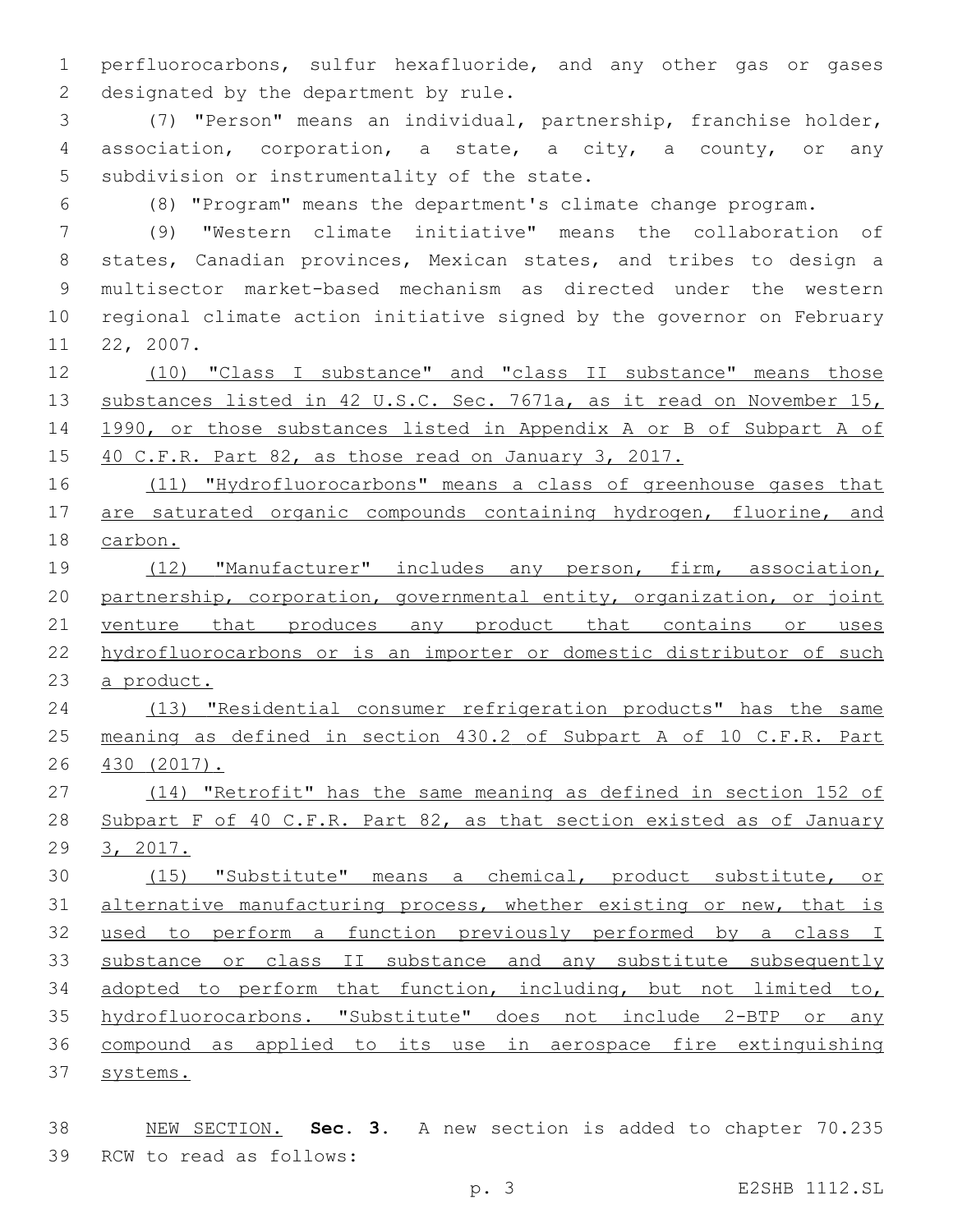(1) A person may not offer any product or equipment for sale, lease, or rent, or install or otherwise cause any equipment or product to enter into commerce in Washington if that equipment or product consists of, uses, or will use a substitute, as set forth in appendix U and V, Subpart G of 40 C.F.R. Part 82, as those read on January 3, 2017, for the applications or end uses restricted by appendix U or V of the federal regulation, as those read on January 3, 2017, consistent with the deadlines established in subsection (2) of this section. Except where existing equipment is retrofit, nothing in this subsection requires a person that acquired a restricted product or equipment prior to the effective date of the restrictions in subsection (2) of this section to cease use of that product or equipment. Products or equipment manufactured prior to the applicable effective date of the restrictions specified in subsection (2) of this section may be sold, imported, exported, distributed, installed, 16 and used after the specified effective date.

 (2) The restrictions under subsection (1) of this section for the following products and equipment identified in appendix U and V, Subpart G of 40 C.F.R. Part 82, as those read on January 3, 2017, 20 take effect beginning:

21 (a) January 1, 2020, for:

(i) Propellants;22

 (ii) Rigid polyurethane applications and spray foam, flexible polyurethane, integral skin polyurethane, flexible polyurethane foam, polystyrene extruded sheet, polyolefin, phenolic insulation board, 26 and bunstock;

 (iii) Supermarket systems, remote condensing units, stand-alone 28 units, and vending machines;

29 (b) January 1, 2021, for:

(i) Refrigerated food processing and dispensing equipment;

(ii) Compact residential consumer refrigeration products;

 (iii) Polystyrene extruded boardstock and billet, and rigid polyurethane low-pressure two component spray foam;

 (c) January 1, 2022, for residential consumer refrigeration products other than compact and built-in residential consumer 36 refrigeration products;

(d) January 1, 2023, for cold storage warehouses;

 (e) January 1, 2023, for built-in residential consumer 39 refrigeration products;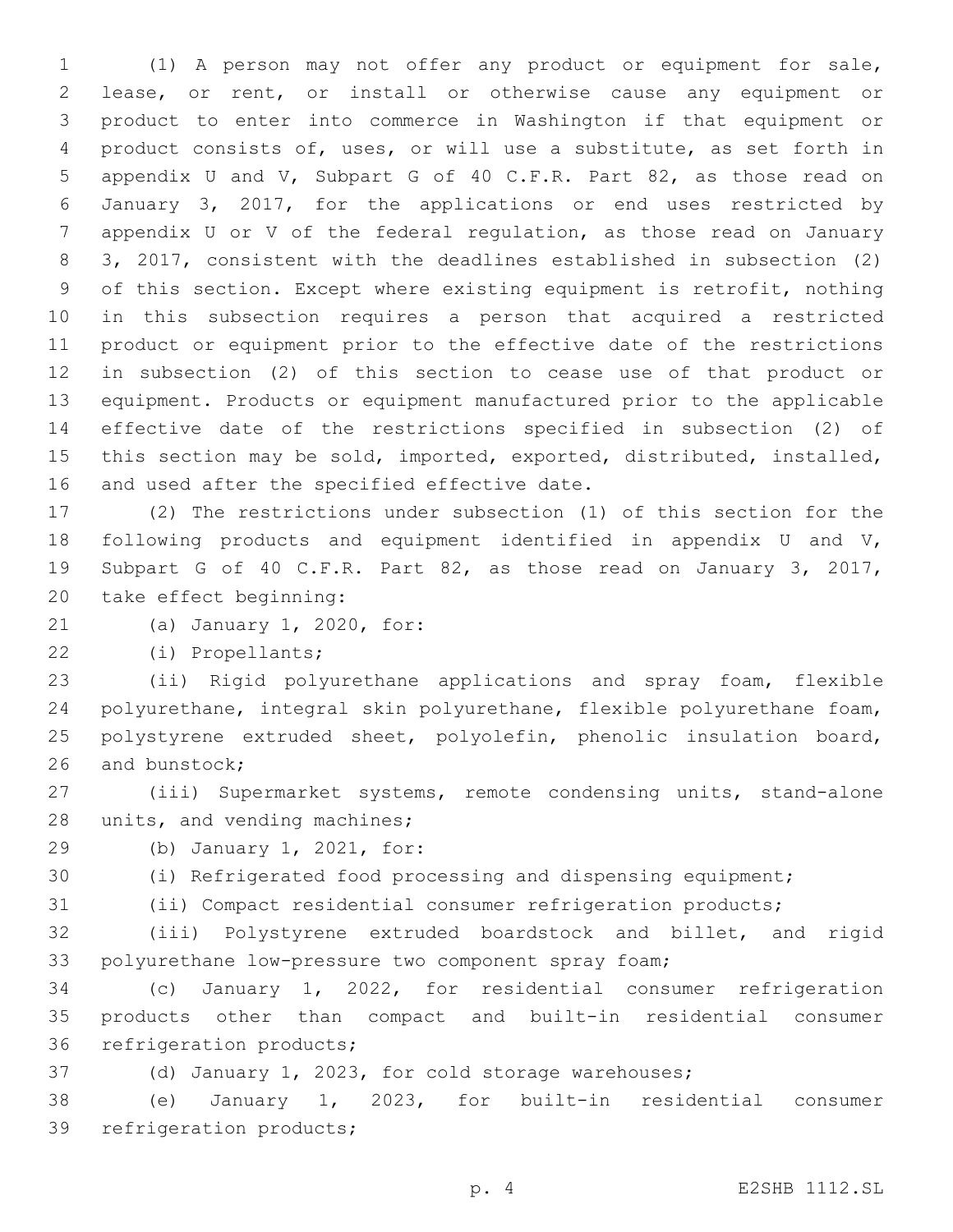(f) January 1, 2024, for centrifugal chillers and positive 2 displacement chillers; and

 (g) On either January 1, 2020, or the effective date of the restrictions identified in appendix U and V, Subpart G of 40 C.F.R. Part 82, as those read on January 3, 2017, whichever comes later, for all other applications and end uses for substitutes not covered by the categories listed in (a) through (f) of this subsection.

8 (3) The department may by rule:

 (a) Modify the effective date of a prohibition established in subsection (2) of this section if the department determines that the rule reduces the overall risk to human health or the environment and reflects the earliest date that a substitute is currently or 13 potentially available;

 (b) Prohibit the use of a substitute if the department determines that the prohibition reduces the overall risk to human health or the environment and that a lower risk substitute is currently or 17 potentially available;

 (c)(i) Adopt a list of approved substitutes, use conditions, or 19 use limits, if any; and

 (ii) Add or remove substitutes, use conditions, or use limits to or from the list of approved substitutes if the department determines those substitutes reduce the overall risk to human health and the 23 environment; and

 (d) Designate acceptable uses of hydrofluorocarbons for medical uses that are exempt from the requirements of subsection (2) of this 26 section.

 (4)(a) Within twelve months of another state's enactment or adoption of restrictions on substitutes applicable to new light duty vehicles, the department may adopt restrictions applicable to the sale, lease, rental, or other introduction into commerce by a manufacturer of new light duty vehicles consistent with the restrictions identified in appendix B, Subpart G of 40 C.F.R. Part 82, as it read on January 3, 2017. The department may not adopt restrictions that take effect prior to the effective date of restrictions adopted or enacted in at least one other state.

 (b) If the United States environmental protection agency approves a previously prohibited hydrofluorocarbon blend with a global warming potential of seven hundred fifty or less for foam blowing of polystyrene extruded boardstock and billet and rigid polyurethane low-pressure two-component spray foam pursuant to the significant new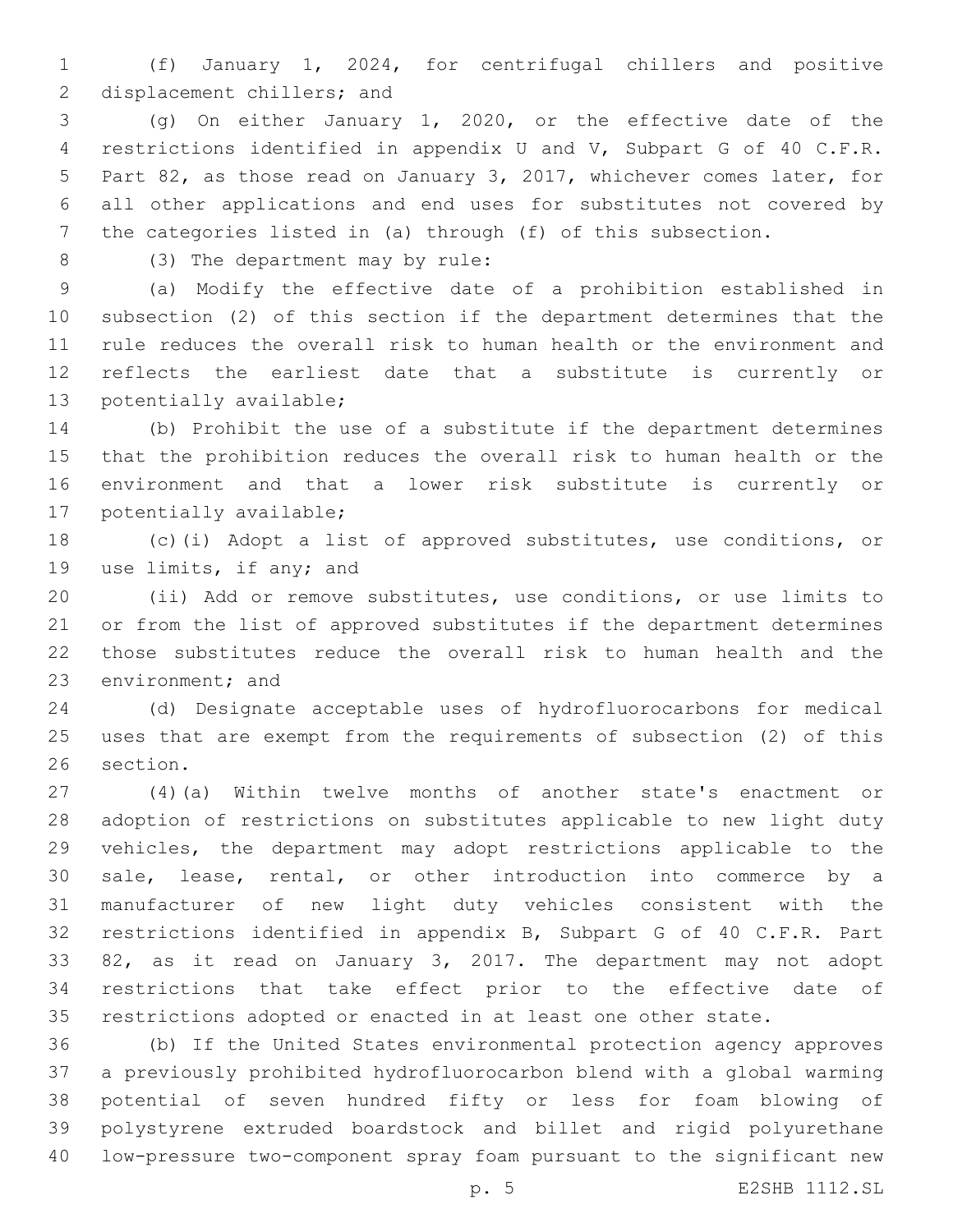alternatives policy program under section 7671(k) of the federal clean air act (42 U.S.C. Sec. 7401 et seq.), the department must expeditiously propose a rule consistent with RCW 34.05.320 to conform the requirements established under this section with that federal 5 action.

 (5) A manufacturer must disclose the substitutes used in its products or equipment. That disclosure must take the form of:

 (a) A label on the equipment or product. The label must meet requirements designated by the department by rule. To the extent feasible, the department must recognize existing labeling that provides sufficient disclosure of the use of substitutes in the 12 product or equipment.

 (i) The department must consider labels required by state 14 building codes and other safety standards in its rule making; and

 (ii) The department may not require labeling of aircraft and aircraft components subject to certification requirements of the 17 federal aviation administration.

 (b) Submitting information about the use of substitutes to the 19 department, upon request.

 (i) By December 31, 2019, all manufacturers must notify the department of the status of each product class utilizing hydrofluorocarbons or other substitutes restricted under subsection (1) of this section that the manufacturer sells, offers for sale, leases, installs, or rents in Washington state. This status notification must identify the substitutes used by products or equipment in each product or equipment class in a manner determined 27 by rule by the department.

 (ii) Within one hundred twenty days after the date of a restriction put in place under this section, any manufacturer affected by the restriction must provide an updated status notification. This notification must indicate whether the manufacturer has ceased the use of hydrofluorocarbons or substitutes restricted under this section within each product class and, if not, what hydrofluorocarbons or other restricted substitutes remain in use.35

 (iii) After the effective date of a restriction put in place under this section, any manufacturer must provide an updated status notification when the manufacturer introduces a new or modified product or piece of equipment that uses hydrofluorocarbons or changes the type of hydrofluorocarbons utilized within a product class

p. 6 E2SHB 1112.SL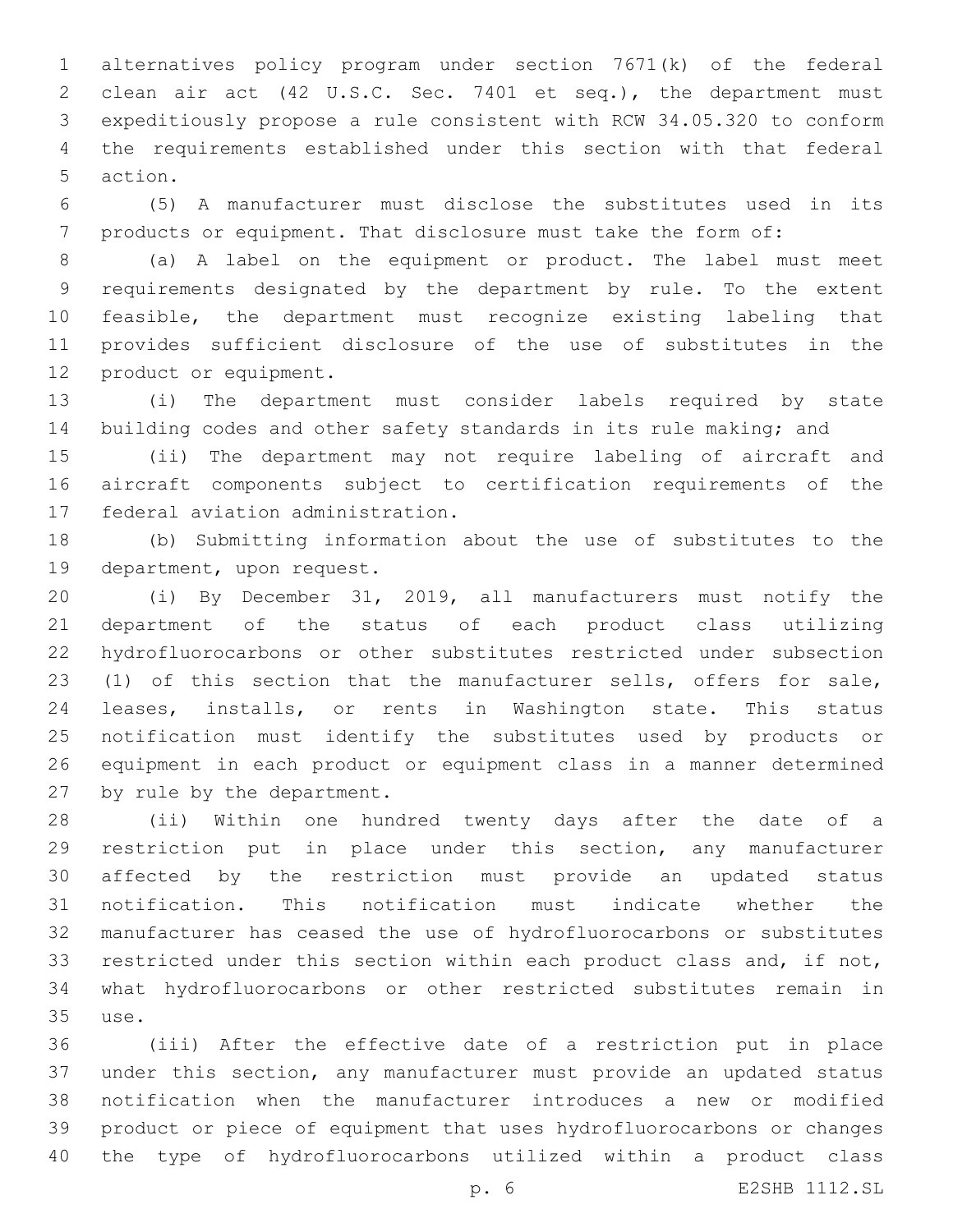affected by a restriction. Such a notification must occur within one hundred twenty days of the introduction into commerce in Washington of the product or equipment triggering this notification requirement.

 (6) The department may adopt rules to administer, implement, and enforce this section. If the department elects to adopt rules, the department must seek, where feasible and appropriate, to adopt rules, including rules under subsection (4) of this section, that are the same or consistent with the regulatory standards, exemptions, reporting obligations, disclosure requirements, and other compliance requirements of other states or the federal government that have adopted restrictions on the use of hydrofluorocarbons and other substitutes. Prior to the adoption or update of a rule under this section, the department must identify the sources of information it 14 relied upon, including peer-reviewed science.

 (7) For the purposes of implementing the restrictions specified in appendix U of Subpart G of 40 C.F.R. Part 82, as it read on January 3, 2017, consistent with this section, the department must interpret the term "aircraft maintenance" to mean activities to support the production, fabrication, manufacture, rework, inspection, maintenance, overhaul, or repair of commercial, civil, or military aircraft, aircraft parts, aerospace vehicles, or aerospace 22 components.

 (8) The authority granted by this section to the department for restricting the use of substitutes is supplementary to the department's authority to control air pollution pursuant to chapter 70.94 RCW. Nothing in this section limits the authority of the 27 department under chapter 70.94 RCW.

 (9) Except where existing equipment is retrofit, the restrictions of this section do not apply to or limit any use of commercial refrigeration equipment that was installed or in use prior to the effective date of the restrictions established in this section.

 **Sec. 4.** RCW 70.94.430 and 2011 c 96 s 49 are each amended to 33 read as follows:

 (1) Any person who knowingly violates any of the provisions of chapter 70.94 or 70.120 RCW, section 3 of this act, or any ordinance, resolution, or regulation in force pursuant thereto is guilty of a gross misdemeanor and upon conviction thereof shall be punished by a fine of not more than ten thousand dollars, or by imprisonment in the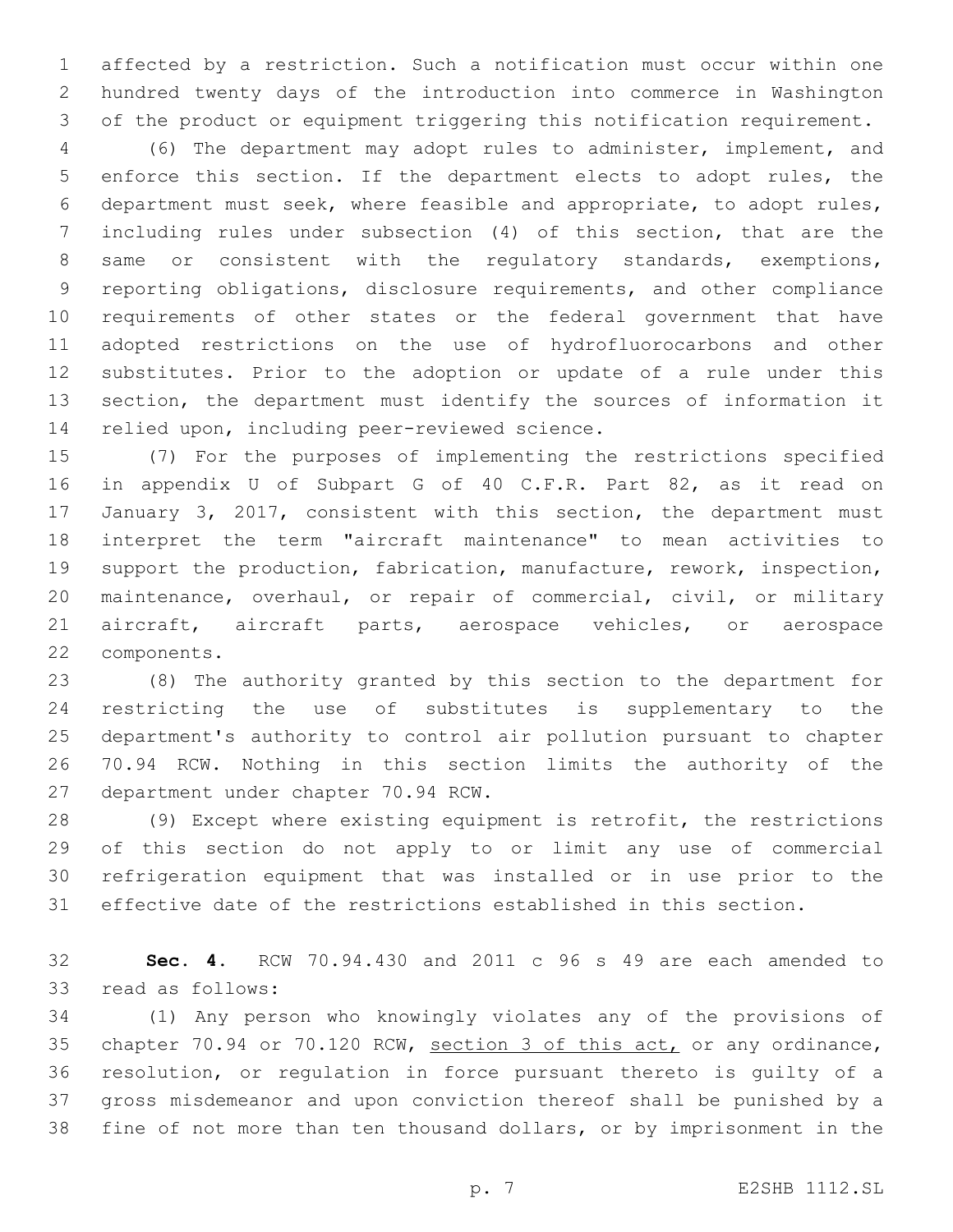county jail for up to three hundred sixty-four days, or by both for 2 each separate violation.

 (2) Any person who negligently releases into the ambient air any substance listed by the department of ecology as a hazardous air pollutant, other than in compliance with the terms of an applicable permit or emission limit, and who at the time negligently places another person in imminent danger of death or substantial bodily harm is guilty of a gross misdemeanor and shall, upon conviction, be punished by a fine of not more than ten thousand dollars, or by imprisonment for up to three hundred sixty-four days, or both.

 (3) Any person who knowingly releases into the ambient air any substance listed by the department of ecology as a hazardous air pollutant, other than in compliance with the terms of an applicable permit or emission limit, and who knows at the time that he or she thereby places another person in imminent danger of death or substantial bodily harm, is guilty of a class C felony and shall, upon conviction, be punished by a fine of not less than fifty thousand dollars, or by imprisonment for not more than five years, or 19 both.

 (4) Any person who knowingly fails to disclose a potential conflict of interest under RCW 70.94.100 is guilty of a gross misdemeanor, and upon conviction thereof shall be punished by a fine 23 of not more than five thousand dollars.

 **Sec. 5.** RCW 70.94.431 and 2013 c 51 s 6 are each amended to read 25 as follows:

 (1)(a) Except as provided in RCW 43.05.060 through 43.05.080 and 43.05.150, and in addition to or as an alternate to any other penalty provided by law, any person who violates any of the provisions of 29 this chapter, chapter 70.120 ((RCW, chapter)) or 70.310 RCW, section 30 3 of this act, or any of the rules in force under such chapters or 31 section may incur a civil penalty in an amount not to exceed ten thousand dollars per day for each violation. Each such violation shall be a separate and distinct offense, and in case of a continuing violation, each day's continuance shall be a separate and distinct 35 violation.

 (b) Any person who fails to take action as specified by an order issued pursuant to this chapter shall be liable for a civil penalty of not more than ten thousand dollars for each day of continued noncompliance.39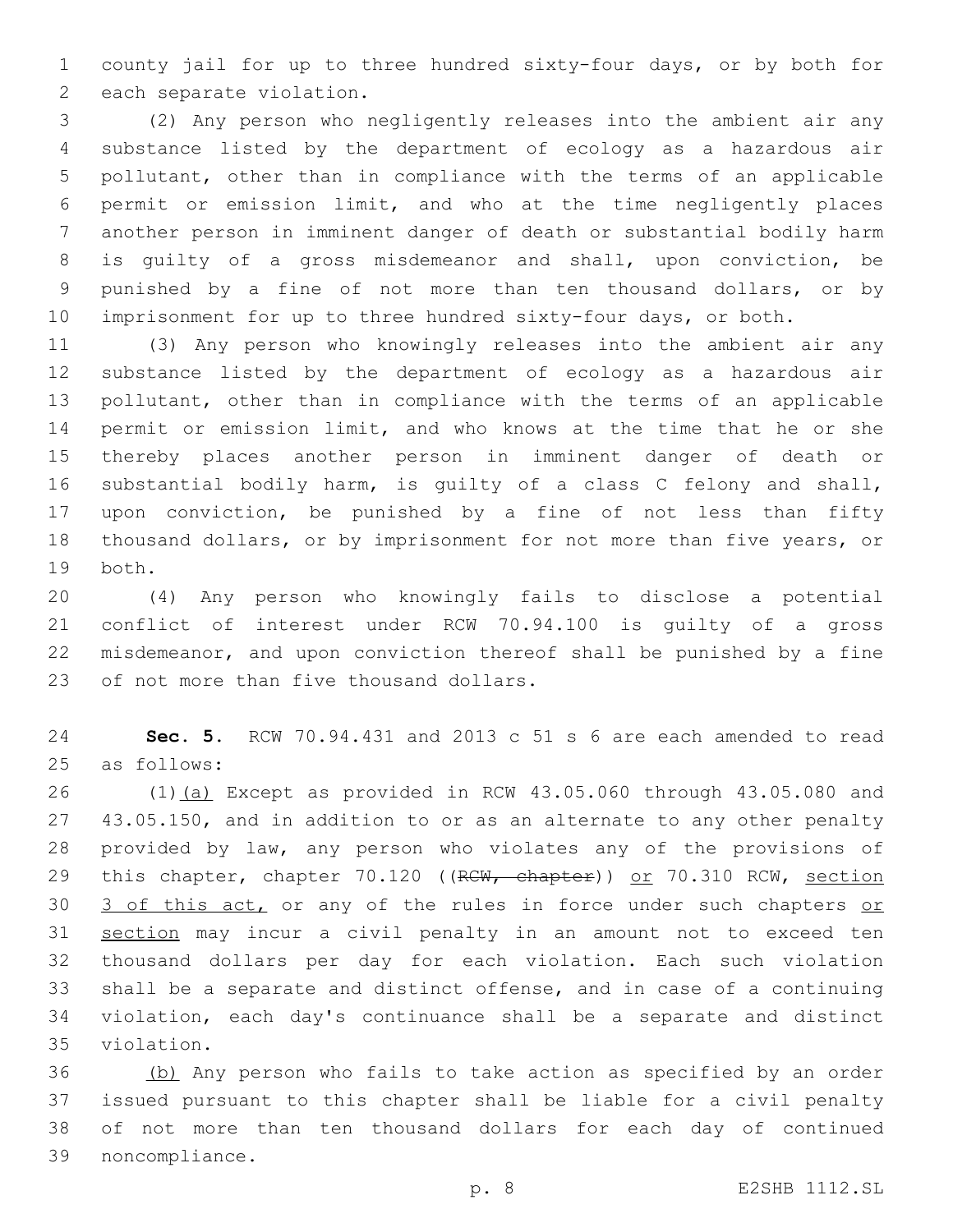(2)(a) Penalties incurred but not paid shall accrue interest, beginning on the ninety-first day following the date that the penalty becomes due and payable, at the highest rate allowed by RCW 19.52.020 on the date that the penalty becomes due and payable. If violations or penalties are appealed, interest shall not begin to accrue until the thirty-first day following final resolution of the appeal.

 (b) The maximum penalty amounts established in this section may be increased annually to account for inflation as determined by the state office of the economic and revenue forecast council.

 (3) Each act of commission or omission which procures, aids or abets in the violation shall be considered a violation under the provisions of this section and subject to the same penalty. The penalties provided in this section shall be imposed pursuant to RCW 14 43.21B.300.

 (4) All penalties recovered under this section by the department shall be paid into the state treasury and credited to the air pollution control account established in RCW 70.94.015 or, if recovered by the authority, shall be paid into the treasury of the authority and credited to its funds. If a prior penalty for the same violation has been paid to a local authority, the penalty imposed by the department under subsection (1) of this section shall be reduced 22 by the amount of the payment.

 (5) To secure the penalty incurred under this section, the state or the authority shall have a lien on any vessel used or operated in violation of this chapter which shall be enforced as provided in RCW 60.36.050.26

 (6) Public or private entities that are recipients or potential recipients of department grants, whether for air quality related activities or not, may have such grants rescinded or withheld by the department for failure to comply with provisions of this chapter.

 (7) In addition to other penalties provided by this chapter, persons knowingly under-reporting emissions or other information used to set fees, or persons required to pay emission or permit fees who are more than ninety days late with such payments may be subject to a penalty equal to three times the amount of the original fee owed.

36 (8) ( $(\frac{By - January + 1}{1}, \frac{1992}{1})$  The department shall develop rules for excusing excess emissions from enforcement action if such excess emissions are unavoidable. The rules shall specify the criteria and procedures for the department and local air authorities to determine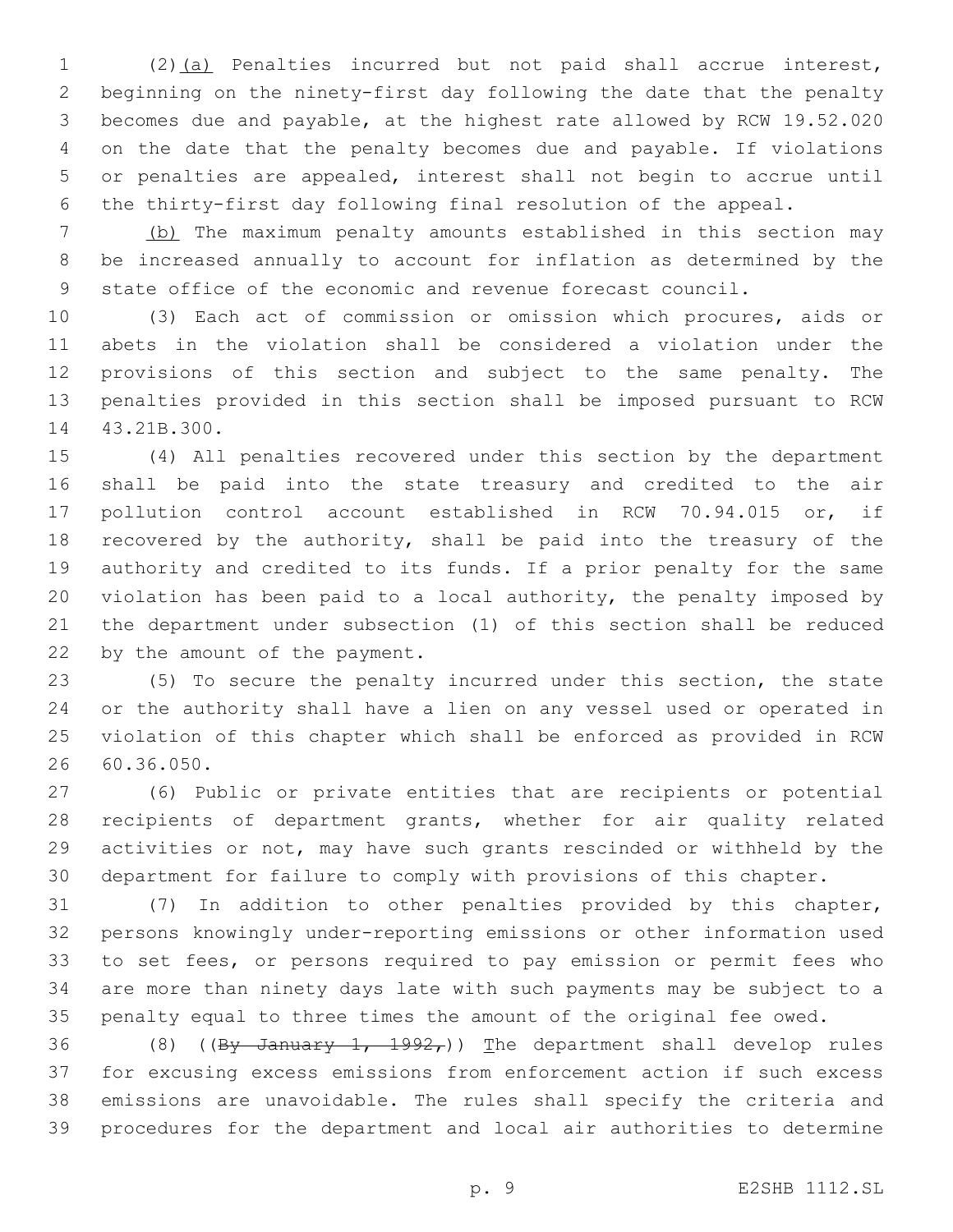whether a period of excess emissions is excusable in accordance with 2 the state implementation plan.

 **Sec. 6.** RCW 70.94.015 and 1998 c 321 s 33 are each amended to 4 read as follows:

 (1) The air pollution control account is established in the state treasury. All receipts collected by or on behalf of the department from RCW 70.94.151(2), and receipts from nonpermit program sources under RCW 70.94.152(1) and 70.94.154(7), and all receipts from RCW ((70.94.650, 70.94.660, 82.44.020(2), and 82.50.405)) 70.94.6528 and 10 70.94.6534 shall be deposited into the account. Moneys in the account may be spent only after appropriation. Expenditures from the account may be used only to develop and implement the provisions of chapters 13 70.94 and 70.120 RCW and section 3 of this act.

 (2) The amounts collected and allocated in accordance with this section shall be expended upon appropriation except as otherwise provided in this section and in accordance with the following 17 limitations:

 Portions of moneys received by the department of ecology from the air pollution control account shall be distributed by the department 20 to local authorities based on:

 (a) The level and extent of air quality problems within such 22 authority's jurisdiction;

 (b) The costs associated with implementing air pollution 24 regulatory programs by such authority; and

 (c) The amount of funding available to such authority from other sources, whether state, federal, or local, that could be used to 27 implement such programs.

 (3) The air operating permit account is created in the custody of the state treasurer. All receipts collected by or on behalf of the department from permit program sources under RCW 70.94.152(1), 70.94.161, 70.94.162, and 70.94.154(7) shall be deposited into the account. Expenditures from the account may be used only for the activities described in RCW 70.94.152(1), 70.94.161, 70.94.162, and 70.94.154(7). Moneys in the account may be spent only after appropriation.35

 NEW SECTION. **Sec. 7.** A new section is added to chapter 19.27 37 RCW to read as follows: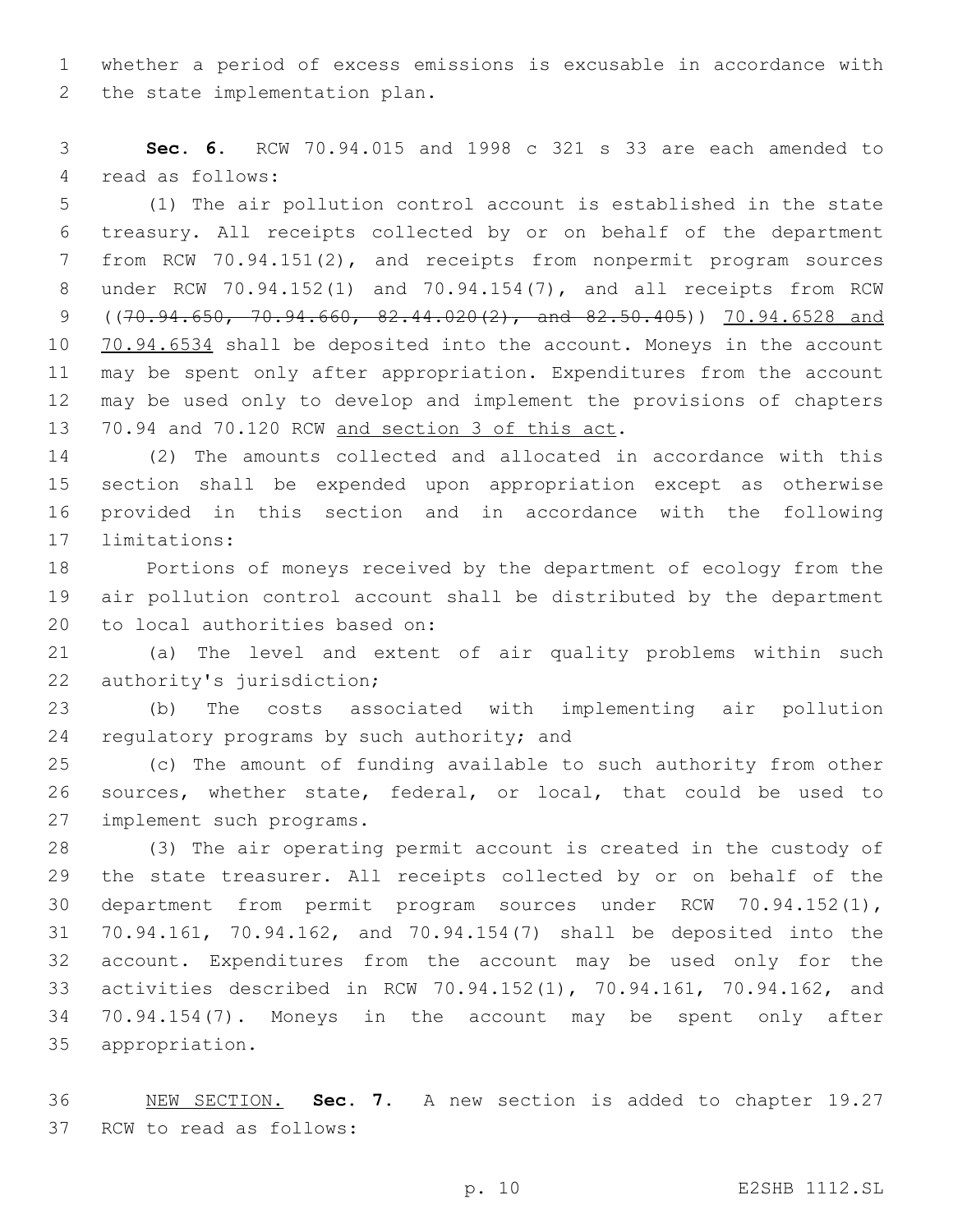The building code council shall adopt rules that permit the use of substitutes approved under section 3 of this act and that do not require the use of substitutes that are restricted under section 3 of 4 this act.

 NEW SECTION. **Sec. 8.** The department of ecology, in consultation with the department of commerce and the utilities and transportation commission, must complete a report addressing how to increase the use of refrigerants with a low global warming potential in mobile sources, utility equipment, and consumer appliances, and how to reduce other uses of hydrofluorocarbons in Washington. The report must be submitted to the legislature consistent with RCW 43.01.036 by December 1, 2020, and must include recommendations for how to fund, structure, and prioritize a state program that incentivizes or provides grants to support the elimination of legacy uses of hydrofluorocarbons regulated under section 3 of this act or uses of hydrofluorocarbons not covered by section 3 of this act.

 NEW SECTION. **Sec. 9.** A new section is added to chapter 39.26 18 RCW to read as follows:

 (1) The department shall establish purchasing and procurement policies that provide a preference for products that:

(a) Are not restricted under section 3 of this act;

 (b) Do not contain hydrofluorocarbons or contain 23 hydrofluorocarbons with a comparatively low global warming potential;

 (c) Are not designed to function only in conjunction with hydrofluorocarbons characterized by a comparatively high global 26 warming potential; and

 (d) Were not manufactured using hydrofluorocarbons or were manufactured using hydrofluorocarbons with a low global warming 29 potential.

 (2) No agency may knowingly purchase products that are not accorded a preference in the purchasing and procurement policies established by the department pursuant to subsection (1) of this section, unless there is no cost-effective and technologically 34 feasible option that is accorded a preference.

 (3) Nothing in this section requires the department or any other state agency to breach an existing contract or dispose of stock that has been ordered or is in the possession of the department or other state agency as of the effective date of this section.